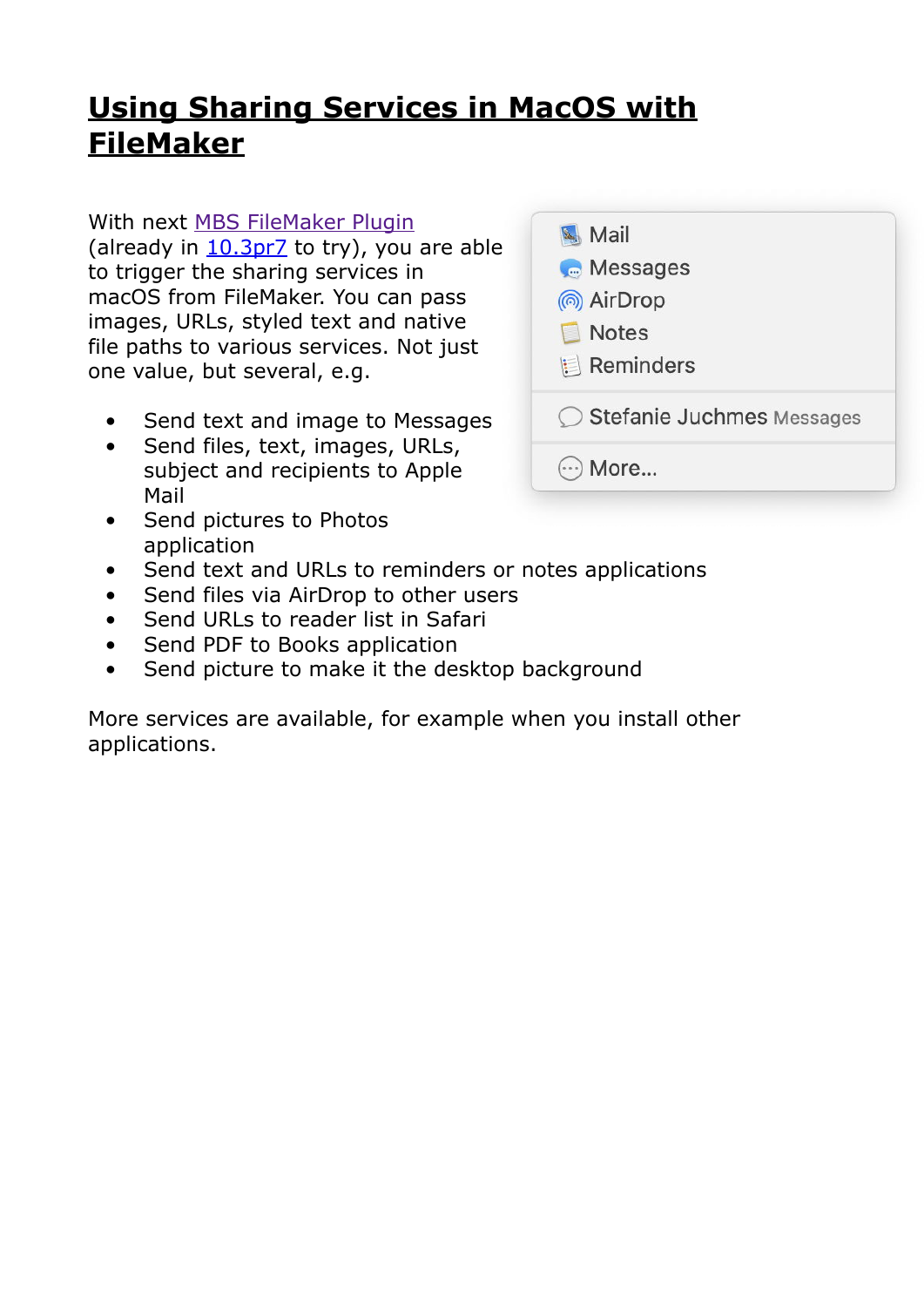|                          | $\left\langle \left  \right. \right\rangle$ 3 $\left  \right\rangle$ Total (Unsorted)<br>Show All<br><b>Records</b> | $\Box$<br>New Record Delete Record   | $\downarrow^a_z$<br>$Q - 1$<br>山 ▼ Q Search<br>Find<br>Sort<br>Share |  |  |  |  |
|--------------------------|---------------------------------------------------------------------------------------------------------------------|--------------------------------------|----------------------------------------------------------------------|--|--|--|--|
| Layout: Sharing Services | View As: $\Box \equiv \boxplus$ Preview<br>$\vee$                                                                   |                                      | $A^a$ <b>Edit Layout</b>                                             |  |  |  |  |
|                          | MBS Plugin can use sharing services on MacOS to share files, images, URLs or texts. e.g. send them as email.        |                                      |                                                                      |  |  |  |  |
|                          |                                                                                                                     |                                      |                                                                      |  |  |  |  |
| ServiceName              |                                                                                                                     | Leave empty for menu                 | Services for Items                                                   |  |  |  |  |
| <b>URLs</b>              | https://www.monkeybreadsoftware.                                                                                    |                                      |                                                                      |  |  |  |  |
| Text                     | <b>Hello World</b>                                                                                                  |                                      |                                                                      |  |  |  |  |
|                          | see picture?                                                                                                        |                                      | "menuItemTitle": "Mail",<br>"title" : "Mail",                        |  |  |  |  |
| Image                    |                                                                                                                     |                                      | "name": "com.apple.share.Mail.compose"                               |  |  |  |  |
|                          |                                                                                                                     |                                      |                                                                      |  |  |  |  |
|                          |                                                                                                                     |                                      | Messages                                                             |  |  |  |  |
|                          |                                                                                                                     | To: Stefanie Juchmes ~               | s.ShareExtension"<br>$\bigoplus$                                     |  |  |  |  |
|                          |                                                                                                                     |                                      |                                                                      |  |  |  |  |
| <b>File Paths</b>        |                                                                                                                     | Hello World                          |                                                                      |  |  |  |  |
| Email Subject            | <b>Hello World</b>                                                                                                  | see picture?                         | Drop.send"                                                           |  |  |  |  |
| <b>Email Recipients</b>  | test@tester.test                                                                                                    | https://www.monkeybreadsoftware.com/ |                                                                      |  |  |  |  |
|                          |                                                                                                                     | filemaker/                           |                                                                      |  |  |  |  |
|                          | Share Items                                                                                                         |                                      | aringExtension"                                                      |  |  |  |  |
| Result                   | OK                                                                                                                  |                                      | Send<br>Cancel                                                       |  |  |  |  |
|                          |                                                                                                                     |                                      |                                                                      |  |  |  |  |
|                          |                                                                                                                     |                                      | "name": "com.apple.reminders.sharingextension"                       |  |  |  |  |
| Description              | This allows you to send image with text via                                                                         |                                      |                                                                      |  |  |  |  |
|                          | email or message.                                                                                                   |                                      |                                                                      |  |  |  |  |
|                          |                                                                                                                     |                                      |                                                                      |  |  |  |  |

So how to use it?

The easiest way is to just call [SharingService.ShareItems](https://www.mbsplugins.eu/SharingServiceShareItems.shtml) function and pass whatever you like to share. Pass as many items as you like. You can pass a container value/field containing an image. Or you pass a list of file paths or URLs. And of course you can just pass styled text, which we pass on. The script line may look like this one:

Set Variable [  $\frac{1}{2}r$  ; Value: MBS(["SharingService.ShareItems"](https://www.mbsplugins.eu/SharingServiceShareItems.shtml); ""; \$item1; \$item2...)

You could have a container field and just use such a line there for a script trigger on clicking a share button or the container itself. The user can pick something and share the item. To customize it more, you can use [SharingService.SetTrigger](https://www.mbsplugins.eu/SharingServiceSetTrigger.shtml) and get a script run when the share is cancelled, failed or succeeded. If you send emails or messages, you can pass a subject line via [SharingService.SetEmailSubject](https://www.mbsplugins.eu/SharingServiceSetEmailSubject.shtml) and a list of recipients via [SharingService.SetEmailRecipients](https://www.mbsplugins.eu/SharingServiceSetEmailRecipients.shtml) function. To learn what services are available, you can use [SharingService.ServicesForItems](https://www.mbsplugins.eu/SharingServiceServicesForItems.shtml) function and ask. Once you know the name of a service, you can pass it directly to **SharingService. ShareItems** to skip the menu and run the service directly. Here a list of service providers and the accepted data: